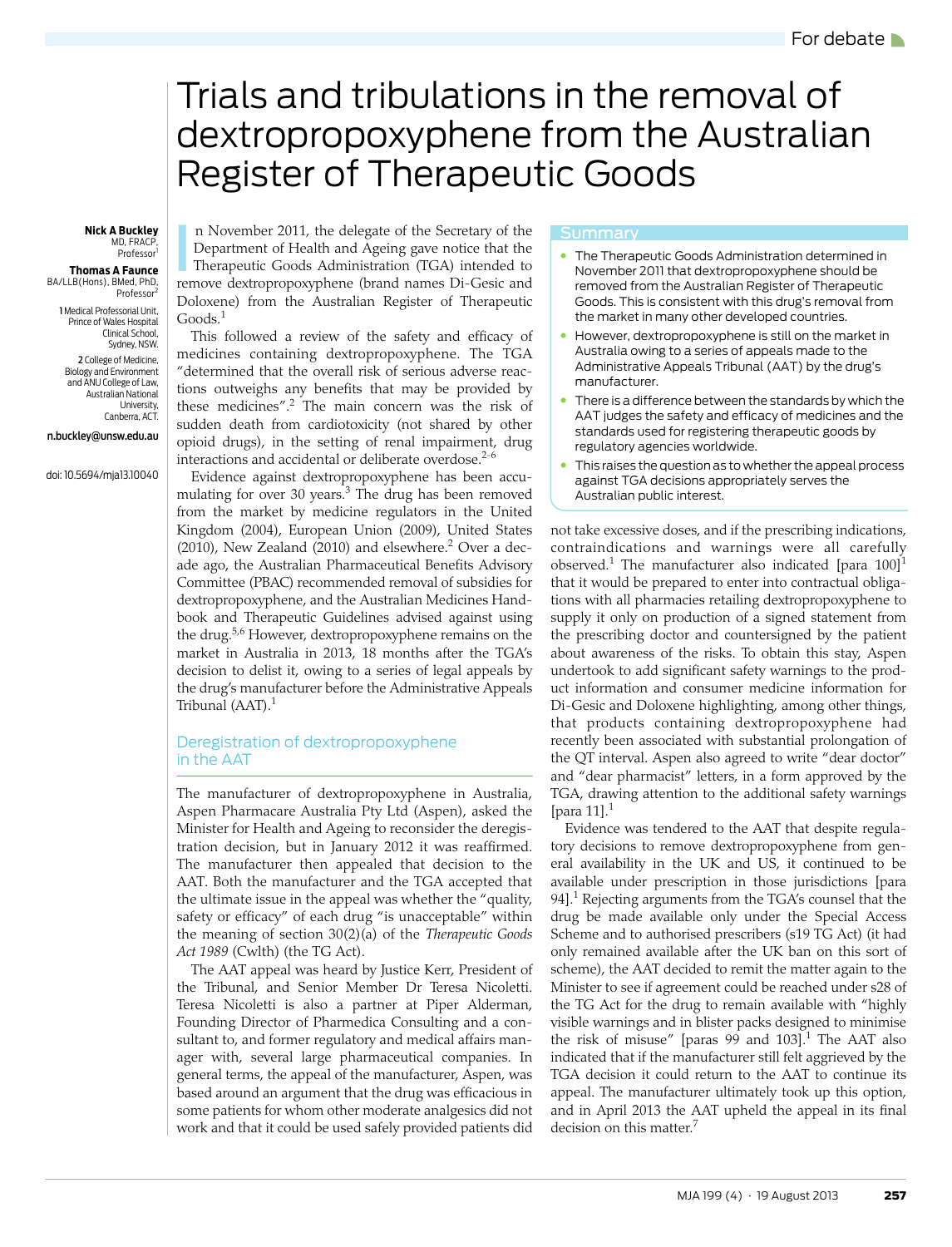



#### Role of the AAT in Australian therapeutic drug regulation

The AAT is usually the final hurdle for the TGA in regard to appeals against drug regulatory decisions in Australia. The role of the AAT is "to provide independent merits review of administrative decisions".<sup>[8](#page-3-2)</sup>

The Tribunal reviews a wide range of administrative decisions made by Australian Government ministers, departments and agencies . . . The Tribunal aims to provide a review mechanism that is fair, just, economical, informal and quick.<sup>[8](#page-3-2)</sup>

Most of the AAT's work relates to review of decisions made in regard to social security, worker's compensation and taxation; only 12 of 5682 applications lodged before the AAT in the past financial year related to therapeutic goods, and appeals lodged by pharmaceutical companies often took over a year to resolve.<sup>[9](#page-3-3)</sup> Fighting litigation is expensive and time-consuming for the TGA; it takes resources away from its core roles, and the threat of legal appeal may undermine the capacity for regulators to make decisions solely in the best interests of public health.<sup>[10](#page-3-4),[11](#page-3-5)</sup>

How well is the AAT equipped to make final judgments concerning the safety and efficacy of medicines? How well does the TG Act support the primary aim of promptly making scientifically sound decisions in the best interests of public health? Under the TG Act, the initial decision for deregistration of a medicine is made by the government on the grounds that safety, quality and efficacy are unacceptable. This can be contested by the manufacturer, who has the right to request the Minister to reconsider the decision; and then, if the manufacturer finds that outcome unsatisfactory, they can apply to the AAT for independent merits review of the decision.

In conducting that review, the AAT is not required to judge safety and efficacy by the usual standards set down for registering therapeutic goods by regulatory agencies worldwide — that is, on evidence of efficacy from clinical trials[.12](#page-3-6) The interim AAT judgment in this case stated:

There is no case law known to the Tribunal that suggests that the words 'safety or efficacy' should be construed otherwise than as ordinary English words, albeit read in the context of the Act as a whole

and refers to the Macquarie and Oxford dictionaries.<sup>[1](#page-2-0)</sup> Efficacy becomes "ability to bring about the intended result". Evidence on efficacy presented to the AAT included patients' and doctors' opinions, 1998 Australian Drug Evaluation Committee minutes, and a 1984 publication from an industry-sponsored symposium involving reanalysis of small numbers of patients from previously published studies[.1](#page-2-0)

Notably, the clinical trial data that would be a requirement for new drugs for which manufacturers are seeking TGA registration were not present in this case. Dextropropoxyphene gained registration through the process of "grandfathering" after the commencement of the TG Act, and the AAT did not compel the production of such data. In contrast, regulators today require that evidence of efficacy comes from clinical trials conducted to established regulatory standards.[12](#page-3-6)

The TGA submitted in the 2012 AAT hearing that after the banning of dextropropoxyphene in the UK "there was a significant reduction in the rate of deaths by suicide and no commensurate increase in the number of deaths associ-ated with other analgesics"<sup>[1,](#page-2-0)4</sup> (Box). However, the AAT judgment referred to "the straightforward and inescapable mathematical consequences" of these data being that there had been an increase in suicidal poisoning by other drugs.<sup>[1](#page-2-0)</sup> The AAT made the following comments about the expert witnesses who agreed with the TGA's interpretation of these data:

. . . it was plain that both witnesses were highly resistant to conceding any point that might possibly be thought to assist the interests of the Applicant. This was particularly noticeable in both cases in respect of the Hawton *et al* evidence.<sup>[1](#page-2-0)</sup> [para 25]

The figure in the Box shows the data $4$  referred to in the judgment (the ban was phased in over the 3 years 2005– 2007). The reduction in all drug suicides (362 fewer in 2008 than 2004) was greater than that from fatal poisonings attributed solely to dextropropoxyphene (196 fewer), suggesting that there may also have been a large additional reduction in mixed-drug overdoses. The frequency of other analgesic poisonings did not change significantly over 13 years (the rate varied between 209 and 287, but the linear trend was horizontal  $[-0.5$  deaths/year] and the 2010 data are equal to the long-term median [257]). Scientific thinking understands that minor year-to-year fluctuations are expected and are simply statistical noise rather than signals.

In another example, the manufacturer $^7$  $^7$  and the AAT [para  $44$ ]<sup>[1](#page-2-0)</sup> have also made much of the fact that there were more deaths recorded in the past decade in New South Wales coronial inquiries from codeine, paracetamol and tramadol than from dextropropoxyphene; however, no attempt was made to put that into perspective by adjusting for the vastly different rates of use.

The TGA has a statutory obligation under the TG Act to protect Australians against risks posed by unsafe, poorquality and low-efficacy pharmaceuticals. In legal terms,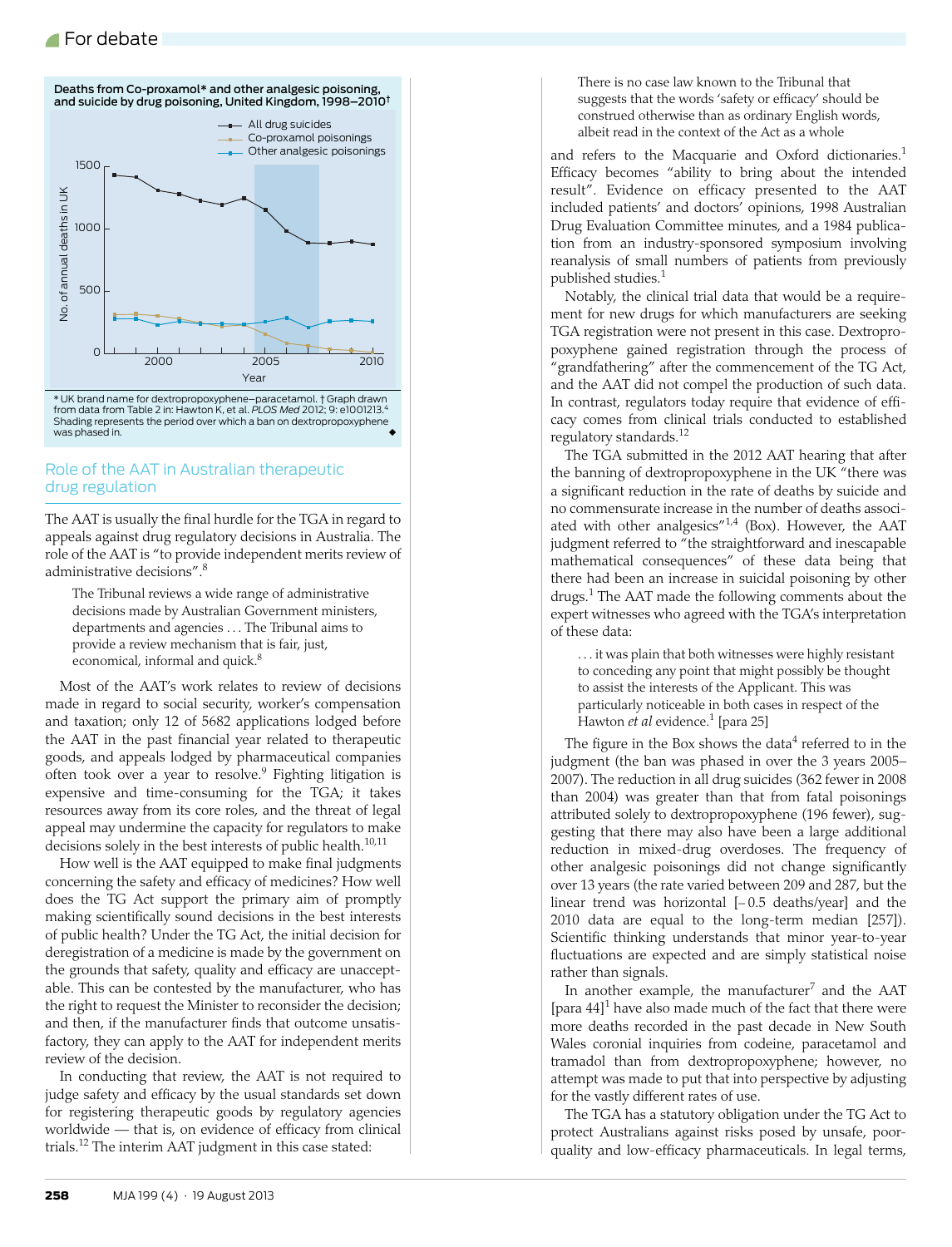the TGA administers the TG Act to ensure the quality, safety and efficacy of any therapeutic good supplied or produced in Australia. The TGA is responsible for licensing manufacturers, approving therapeutic products, and regulating such products once they enter the Australian market.

The developments in Australian law, arising from both policy and adjudicative determinations, potentially erode the ability of the TGA to firmly uphold its mandate. For example, the Australian Government's decision to pay compensation rather than fight the civil litigation concerning the TGA's action against Pan Pharmaceuticals has much broader implications for public health, to the extent that the decision could be interpreted as undermining the regulatory authority of the TGA[.10](#page-3-4)

The final AAT decision overruled cancellation of Di-Gesic and Doloxene from the Register of Therapeutic Goods by the TGA but, despite this, summarised the AAT view on the key issues of efficacy and safety in the following statements:

Given that neither Di-Gesic nor Doloxene have been found to have exceptional efficacy and that the Tribunal has found that the risk of accidental overdose is real such that it was common ground between the parties that the amount of DPP contained in a single blister pack of either Doloxene or Di-Gesic, if combined with alcohol, could in a vulnerable patient be sufficient to create a risk of sudden death — the Tribunal has concluded that the safety and efficacy of Di Gesic and Doloxene would be acceptable if, and only if, additional conditions were imposed which provide a high level of assurance that doctors will prescribe the products (a) only if therapeutically justified; (b) only after they have considered any contraindications and any recent changes to the patient's clinical presentation or medical status; and (c) only after they have discussed with their patient the appropriate use of the products and the risks of overdose.<sup>[7](#page-3-0)</sup> (para 44)

#### and

. . . the safety and efficacy of Di-Gesic and Doloxene would be acceptable if, and only if, there were conditions put in place directed at minimising the risk that doctors might prescribe the product if a patient's history indicates that he or she is at risk of intentional self-harm".<sup>[7](#page-3-0)</sup> (para 45)

The AAT expectation that doctors and patients can comprehensively deal with the consequences of this decision contrasts with clear contemporary evidence that consistent delivery of care according to guidelines does not usually occur in the Australian health system.<sup>13</sup>

This case highlights the need to reconsider whether this appeal process appropriately serves the Australian public interest. Many developing countries around the world regard Australian registration of a therapeutic good as evidence that the drug has passed thorough scientific review.[14](#page-3-8) The current market for dextropropoxyphene is now almost entirely in such countries. When registration can be contrary to TGA advice and based around civil court proceedings rather than scientific interpretation of evidence, the international reputation of Australia's drug regulatory system could be at stake.

#### Conclusion

Regulators need to consider legislation and precedents when undertaking regulatory actions on registered drugs, but ultimately this is a finely nuanced expert scientific judgement about evidence of risk and benefit.<sup>15</sup> Evidence of harmful effects is often of lower quality and might take many years to accumulate. An alternative appeal process such as that used by the US Food and Drug Administration, based around independent expert panels and ombudsmen, might be better for reviewing disputed scien-tific evidence.<sup>[16](#page-3-10)</sup> The evidence put forward at appeals should be restricted to that generally accepted by regulatory bodies. The Commonwealth Parliament could also legislate to protect the TGA (and other scientific regulators) from legal challenges against good-faith actions designed to protect public safety; that is, when they are acting in the presence of substantial (but not conclusive) proof of significant harm. Such legislation might have safeguarded the TGA from actions in the Pan litigation; the TGA acted promptly to protect public health after discovery of widespread and serious breaches in manufacturing practice, only for taxpayers to lose over \$122 million dollars in subsequent court cases.<sup>[10](#page-3-4)</sup>

There was a very long lead time during which there were increasingly strong warnings to prescribers that the risk– benefit ratio of dextropropoxyphene was unfavourable<sup>[2,](#page-2-1)[5](#page-2-4),[6](#page-2-2)</sup> before the TGA finally sought delisting (the last of the world's leading drug regulatory agencies to do so).<sup>[2](#page-2-1)</sup> We are concerned that the Australian legislative and appeal framework and recent adverse litigation against the TGA contributed to this delay. While acting too early restricts drugs that are potentially still useful in some individuals, late action has often been measured in lives lost (thousands have died worldwide from dextropropoxyphene poisoning, $3,4$  $3,4$  and several deaths have occurred in Australia even as this appeal has unfolded [National Coronial Information System; unpublished data]). The TGA should be empowered to generate further evidence, or take prompt action on the balance of probabilities.<sup>17</sup> There is only one benefit to the Australian public that could come from this current appeal — it should clearly highlight to our government the urgent need to revise the legal appeal processes that in our view inappropriately burden the TGA when it decides to take action to protect the Australian people.

Competing interests: Nick Buckley was an expert witness at the AAT appeal against the delisting of dextropropoxyphene; he is also a member of the Advisory Committee on the Safety of Medicines and the Chairman of the Editorial Advisory Board of the *Australian Medicines Handbook*.

Provenance: Not commissioned; externally peer reviewed.

- <span id="page-2-0"></span>**1** Aspen Pharmacare Australia Pty Ltd and Minister for Health and Ageing [2012] AATA 362 (15 June 2012). Last updated Aug 2012. http://www.austlii.edu.au/ au/cases/cth/aat/2012/362.html (accessed Jan 2013).
- <span id="page-2-1"></span>**2** Therapeutic Goods Administration. TGA to cancel four prescription pain-killers from 1 March 2012. TGA, 2 Dec 2011. http://www.tga.gov.au/newsroom/media-2011-dextropropoxyphene-111122.htm (accessed Jan 2013).
- <span id="page-2-3"></span>**3** Finkle BS. Self-poisoning with dextropropoxyphene and dextropropoxyphene compounds: the USA experience. *Hum Toxicol* 1984; 3 Suppl: 115S-134S.
- <span id="page-2-5"></span>**4** Hawton K, Bergen H, Simkin S, et al. Six-year follow-up of impact of coproxamol withdrawal in England and Wales on prescribing and deaths: timeseries study. *PLOS Med* 2012; 9: e1001213.
- <span id="page-2-4"></span>**5** Rossi S, editor. The Australian medicines handbook: AMH. Adelaide: The Australian Medicines Handbook Unit Trust, 2000.
- <span id="page-2-2"></span>**6** Therapeutic Guidelines Expert Writing Group. Therapeutic guidelines: analgesic. Version 4. Melbourne: Therapeutic Guidelines Ltd, 2002.